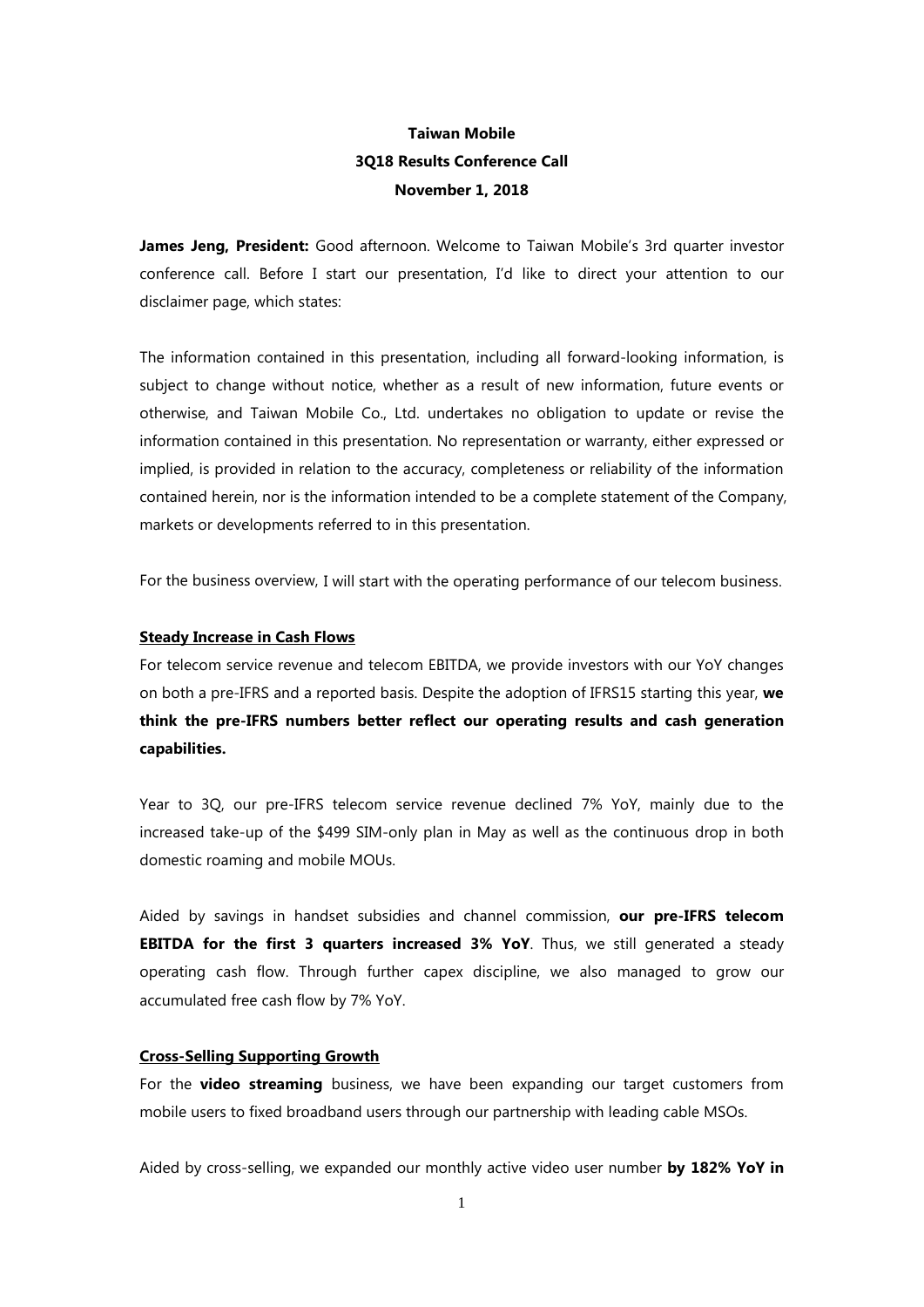**3Q**. On top of the existing SVOD, TVOD, and freemium business models, we also started an AVOD business model in the quarter, adding another source of revenue to our video streaming business.

For the **fixed broadband** business, our effective bundling drove our fixed broadband subscriber base to steadily **increase by 6% YoY**. In 3Q, our fixed broadband penetration rate reached **39%**. That is to say, the remaining 61% of pay-TV customers suggest further growth potential for our fixed broadband business. The expanding fixed broadband subscriber base also paves the way to our video streaming service.

## **Enterprise Business – The Bright Spot**

As to **enterprise business,** there are some bright spots namely cloud, IoT, and ICT businesses. In particular, **revenue of cloud value-added services grew more than 50% YoY in 3Q, not to mention 24% rise in IoT revenue.**

### **momo E-commerce – Crown Jewel**

In **3Q**, momo's **total revenue** rose **22% YoY.** The growth momentum came from the strength in E-commerce revenue, which grew 29% YoY and made up 85% of momo's total revenue. In addition, momo's revenue generated through mobile devices rose 49% YoY and climbed to 60.4% of e-commerce revenue.

Year to September, total revenue saw an increase of 27% YoY. Accumulated EBITDA grew 15% YoY to NT\$1.2bn, ahead of the company's forecast.

## **Performance by Business**

**Rosie Yu, CFO & Spokesperson:** In 3Q, **consolidated revenue, benefiting from our diversification, decreased by 2% YoY**, with momo's revenue growth largely offsetting the declines in other businesses.

While momo's operating costs went up arising from its expanding business scale, reductions in mobile commission and handset subsidies kept our consolidated costs & expenses stable from a year ago. As a result, our **pre-IFRS 15 EBITDA saw only a 3% YoY decline.** 

On the other hand, downward adjustments to 3Q EBITDA under IFRS, which had no cash flow impacts, were enlarged by NT\$415M from a year ago due mainly to capitalized commission amortization. This caused the **reported EBITDA YoY** decline in the quarter.

## **Results Summary**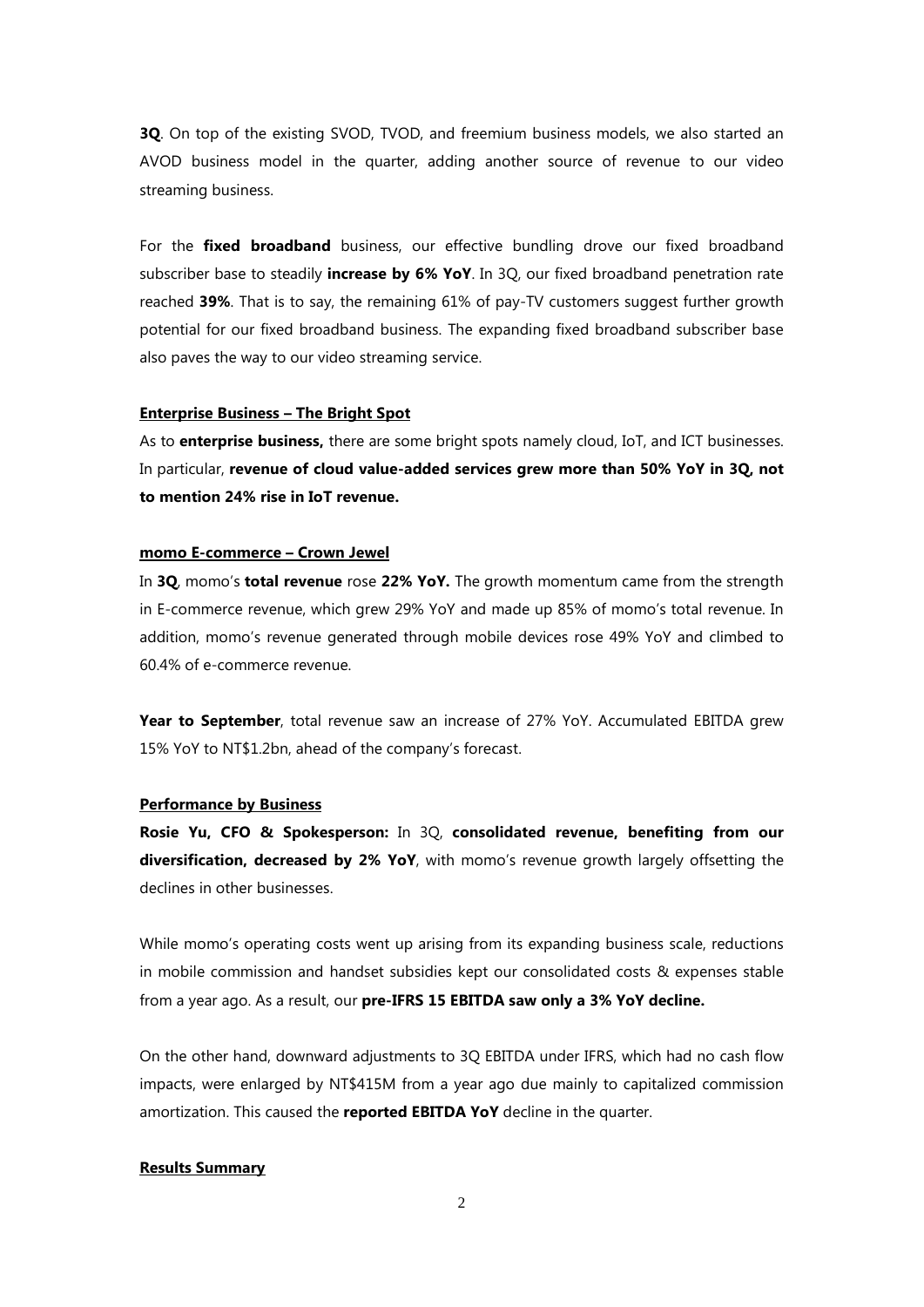Year to September, our revenue was 4% lower than the Company's expectations, owing to the \$499 unlimited offers in the market. That said, through relentless efforts in cost and expense rationalization, both our operating and net income are on track to meet company guidance.

Separately, our **year-to-3Q reported net income,** inclusive of handset bundle sales and the capitalization of commission accounting treatments, showed a 10% YoY decrease. As such, this reported net income decrease does not reflect our year-to-date 3% YoY rise in pre-IFRS telecom EBITDA and the 7% growth in free cash flow.

#### **Balance Sheet Analysis**

Now let's move on to balance sheet analysis.

On the **asset front**, the major YoY change seen in 3Q was the reduction in other current assets and the increase in concession. The YoY drop in other current assets was because of the reductions in guarantee deposits this year, while the concession increase resulted from the spectrum acquisition on the 2.1GHz frequency band in 4Q17.

On the **liability front**, our current liabilities decreased from a quarter ago due to the payment of NT\$15.24bn in cash dividends in 3Q, leading to a QoQ rise in current ratio.

On the financial ratios**, net debt to EBITDA** in 3Q rose sequentially to pay dividends through bank borrowings, but the ratio remained similar to last year's level. Also, our **ROE** at the end of 3Q still stood above 20%.

#### **Cash Flow Analysis**

In 3Q, **operating cash inflow** remained stable compared to a year ago.

**Investing cash outflow decreased YoY** mainly due to a higher capex one year ago and the NT\$1bn deposit we made in 3Q17 to the regulator related to the 1.8 and 2.1GHz spectrum auctions in 4Q17.

**On the financing front**, a total of NT\$7.72bn in short-term borrowings was raised in the quarter to fund the NT\$15.24bn cash dividend payments.

**Net net, accumulative FCF** netted NT\$15.8bn, up 7% YoY and translating into an annual FCF yield of 7%.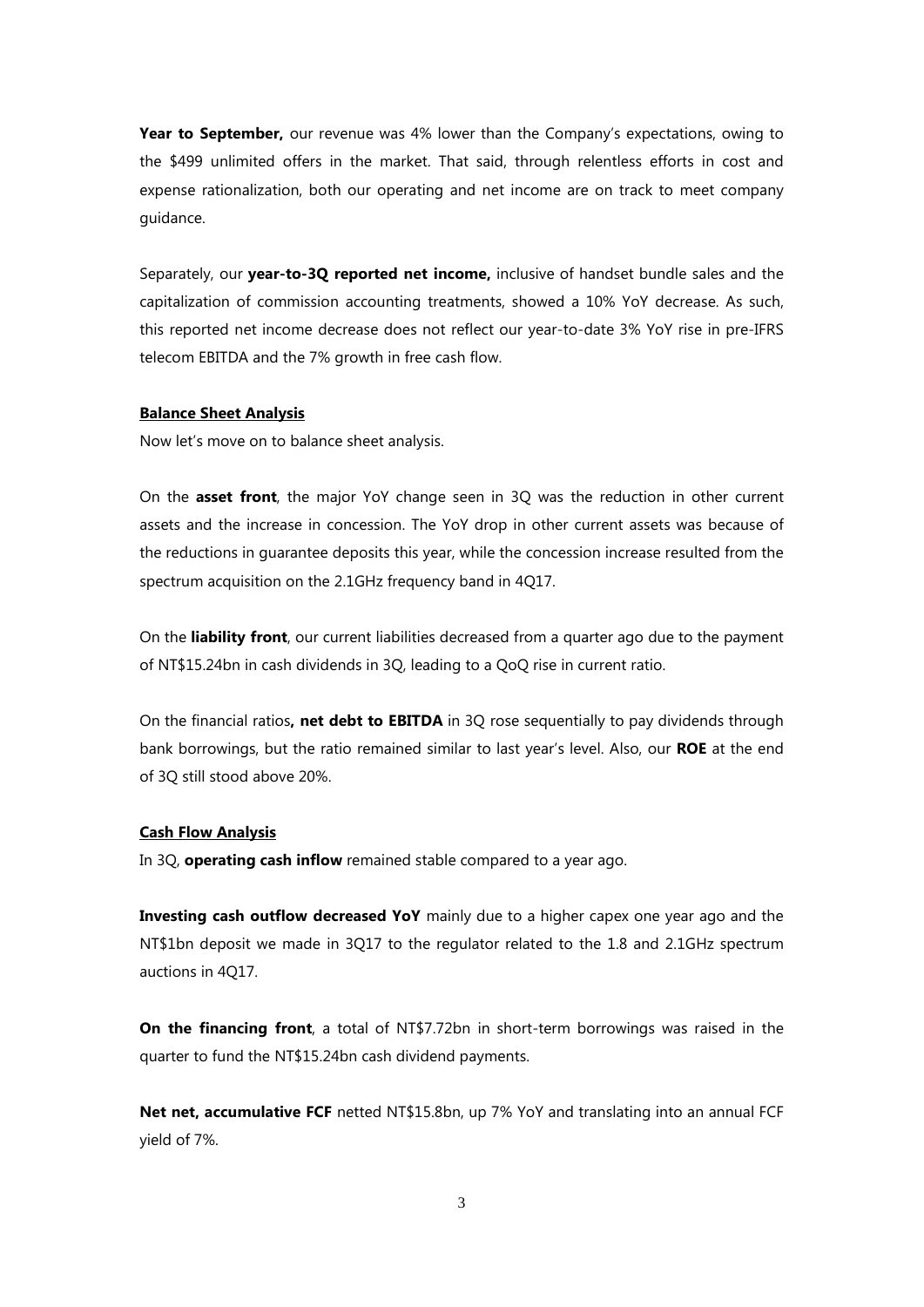Let me turn the presentation over to James for awards and recognition and key message.

## **Awards and Recognition**

**James:** Next page lists the recognitions we've received in the 3rd quarter of 2018 for your reference. I would like to make mention of the  $1<sup>st</sup>$  line item where TWM was selected for the 2018 Dow Jones Sustainability World Indices and #1 in global telecommunications, which is quite an achievement for TWM.

#### **Key Message**

To wrap up our presentation, this slide summarizes the key message that we would like to deliver:

- Growing e-commerce business as well as cross-selling among telecom, content, and internet services to stimulate higher spending per customer is our focus.
- The fast growing momentum of the enterprise segment, including the IoT, cloud, and ICT businesses, bring additional promise for future telecom revenues.
- Rationalizing costs and optimizing efficiency to ensure steady streams of cash flows remain our commitment.

Now I would like to open the floor for the Q&A section.

## **Q&A**

**Patrick Chen, Nomura: I have a question regarding your enterprise business. Do you have a rough breakdown of the cloud, IoT, and ICT part of the business? How much does the aggregate of these three account for your total business? How would you expect the rollout of 5G services to expedite the growth for the enterprise business?**

**James:** The cloud business mainly consists of cloud value-added services for the enterprise sector. And, with regards to IoT, we saw strong growth from the connected car business as well as the metering business for the government sector. Starting this year, the government has started to install smart metering for water, gas, and electricity. Thus, quite a few big tenders have come out and TWM has done quite well securing a significant number of those tenders. With ICT, it's mainly related to system integration for the enterprise sector as well as the government sector.

In this coming year, when the pre-5G construction really starts picking up, I expect cloud and IoT to be fast-growing businesses. For ICT, a major factor is the big government tenders. For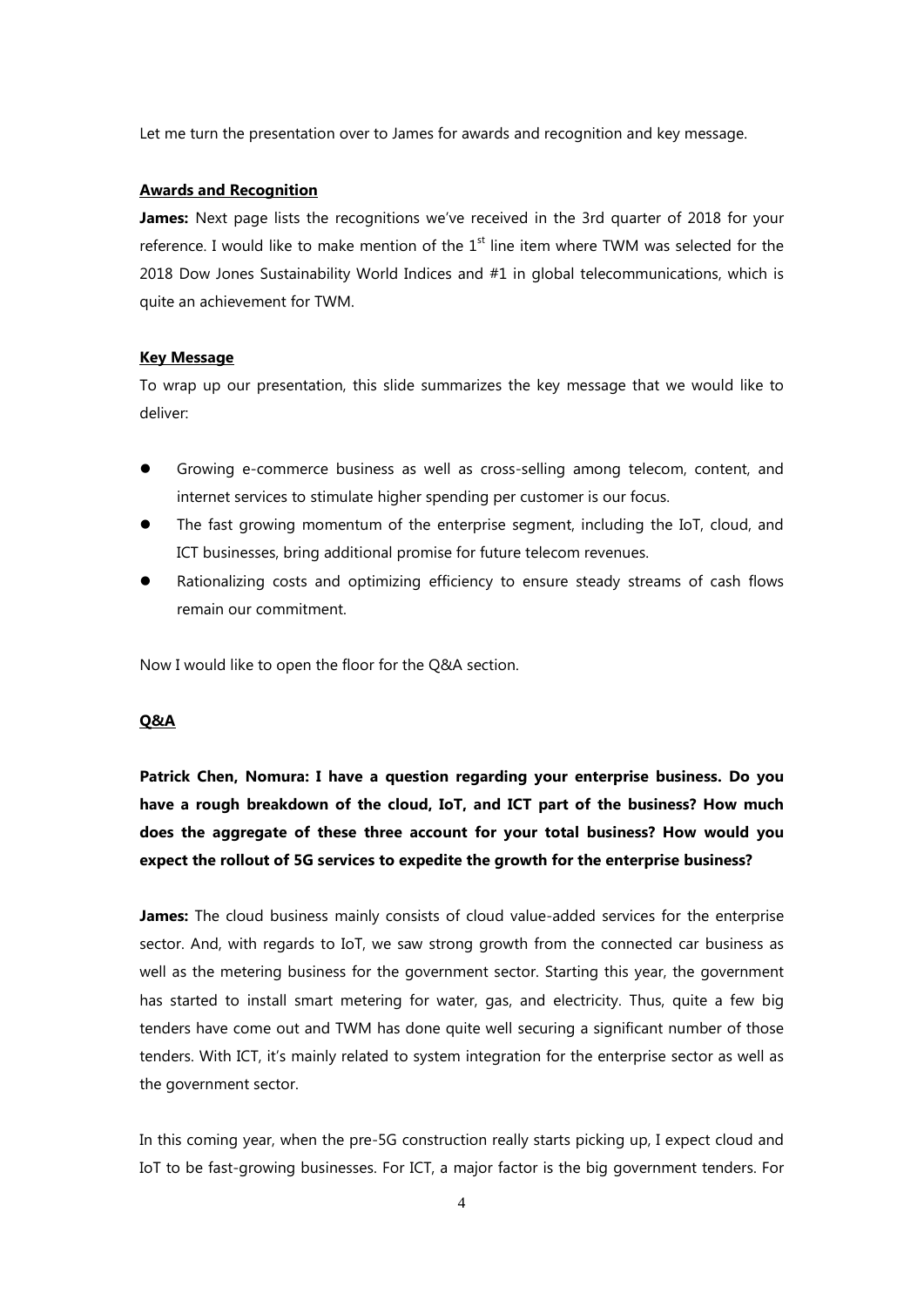example, in the beginning of this year, TWM and two other partners won a government tender for an AI platform for the National Computing Center and that will be finished by the end of this year. So, if everything goes smoothly, the ICT revenue will go up in 4Q largely because of this project. Overall, since the government has been very aggressive with its pre-5G build-out, there will be a lot of opportunities for growth in the cloud, IoT, and ICT businesses in the coming year.

Regarding the 5G spectrum auction, the government is targeting for the auction to start in 2020. Yesterday, the Executive Yuan had a meeting where it claimed that only two or three 5G licenses will be released due to limited spectrum. This will encourage the operators to form alliances to co-build or share the spectrum and network resources, which will significantly reduce the 5G infrastructure investment. In the beginning, since the 5G business will mainly be B2B, the government will initiate quite a few big tenders for the government sector. So, next year, the B2C business such as mobile connectivity will remain resilient. However, in the enterprise and government sectors, there will be strong growth.

**Patrick:** So, I'm quessing the aggregate contribution of these three on the enterprise side is still below 10% of total revenue?

**James:** The total revenue of our enterprise business group accounts for more than 10% of our revenue. The enterprise contribution is growing quite quickly.

**Jack Hsu, Sinopac: You have just mentioned you will work with the government in the enterprise business. Can you give a view regarding what your strengths are when developing the enterprise business? Also, you mentioned the project that will take off in 4Q18, can you give us more color regarding that? What is TWM's role for this project?**

#### **Regarding the NT\$499 plan, will you extend this type of low tariff plan in 2019?**

**James:** The tender we won is for an AI platform, GPU Nvidia platform. We foresee the AI business contributing in every sector such as government, home, individual, and in areas such as deep learning and big data. And, this platform has the capabilities to contribute a lot. Since it's a government platform, the government already decided that half of the capacity must be reserved for educational purpose. The other half of the capacity will be available for TWM and its business partners to release to the enterprise and private sectors for business opportunities. While it's a new business, I think this is a very important platform for the future growth of big data and deep learning. I'm pretty optimistic about the big data, AI and cloud platforms and these are what we will focus on next year.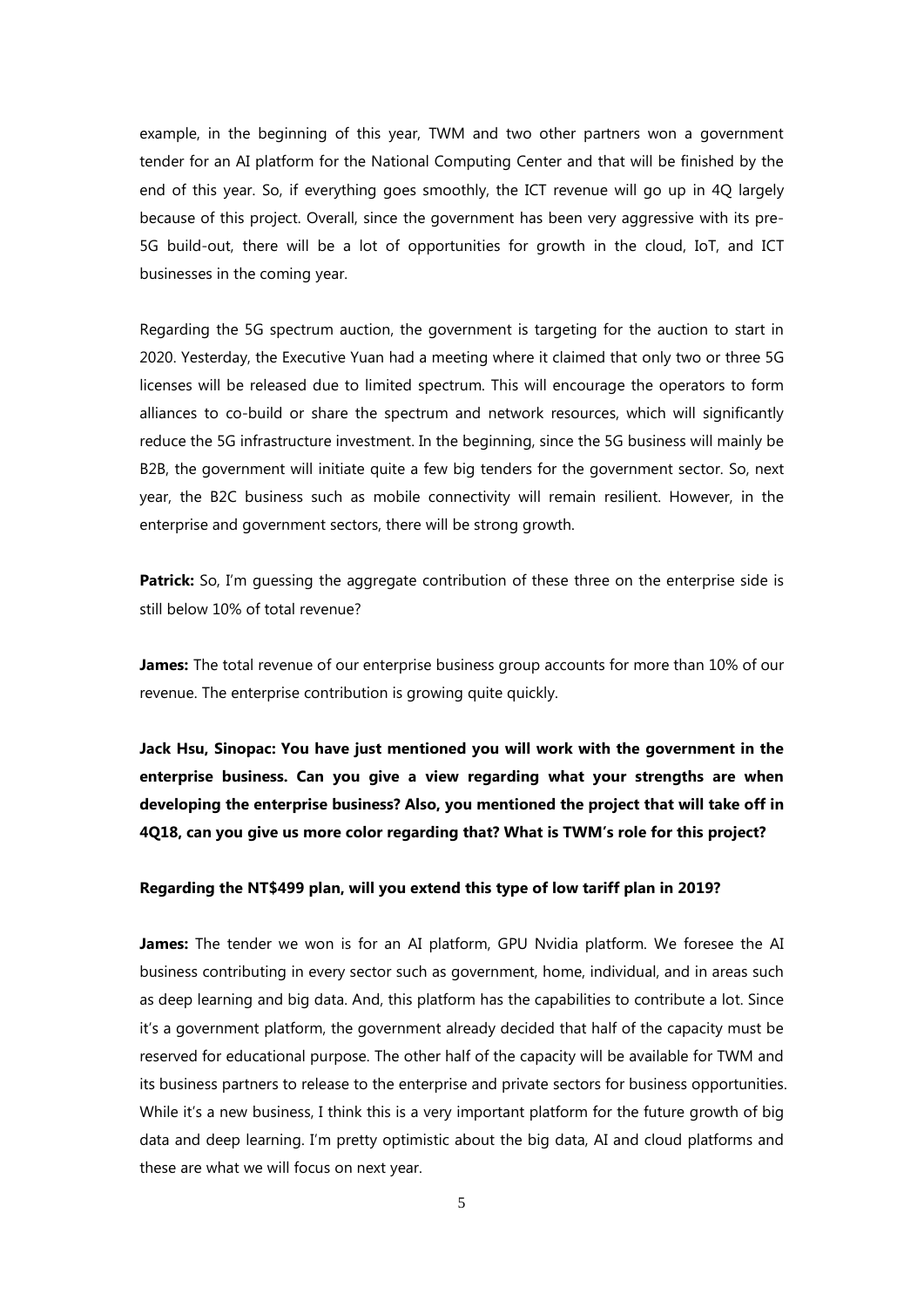In terms of the NT\$499 tariff next year, I think all the operators have learned a costly lesson with these types of tariff plans and it's my hope next year we will see the end of these types of plans.

**Jack:** The NT\$499 seem to come from two smaller operators as a means to stimulate their business in the beginning. But then the big 3 started offering similar plans. Thus, do you think the two smaller operators will feel compelled to continue to offer these types of plans into 2019?

**James:** The NT\$499 didn't start from the two smaller peers. In fact, those operators have offered NT\$288, NT\$388 plans from day one and it didn't have any effect on the market. The NT\$499 plans started from the bigger operators. Before, the NT\$499 plan operated below the line for the enterprise sector. But, suddenly when it operates above the line, there is chaos. Frankly said, we don't worry about the low tariff plan competition from the smaller players because they have been launching low tariff plans since day one and it never affected the competitive landscape.

**Jack:** What kind of impact do you think the new iPhone will have in 4Q18 and even 1Q19?

**James:** The iPhone does help the operator to raise their ARPU because most subscribers who got the iPhone subscribed to a higher tariff such as above NT\$999 or NT\$1,399. It's still too early to say, but the new iPhone at this point is not selling as well as we expected because the initial supply of the iPhone XR was not sufficient enough. Once the supply increases, the sales will have a chance to get a boost. But right now it's a little bit slow.

**Varun Ahuja, Credit Suisse: Regarding the government projects, I want to understand the market share dynamics. For example, if, in a particular quarter, the government comes out with an order of \$100, how much market share are you capturing compared to your competition especially CHT, who has a much better fixed-line network coverage, or does the coverage not make a difference when you bid for these government projects?**

**Can you elaborate a little bit more on the monetization abilities of the myVideo service? Is it currently given free with the broadband customers or are you charging for your mobile customers? I just wanted to understand how the monetization is happening on this myVideo service.**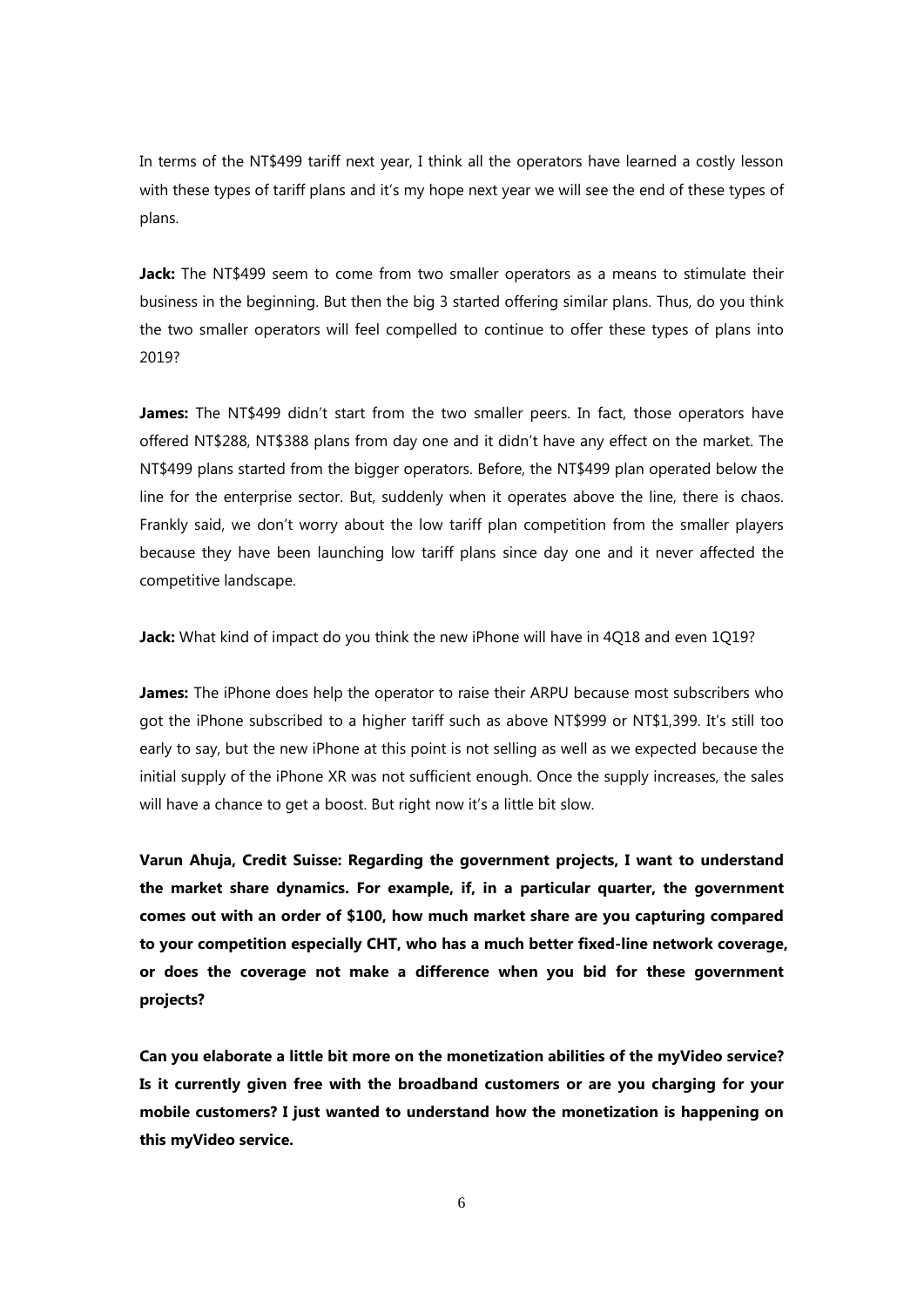**Lastly, momo's EBITDA margins slipped this quarter. Is it because of competition from Shopee? The revenue growth was good, but the EBITDA growth was muted because of margins.**

James: myVideo has been a successful product for TWM. We already have close to 5 million registered users and our MAU is close to 2.5 million. Also, it has the highest number of paying subscribers in the Taiwan OTT market. In fact, myVideo's paying subscriber base is even higher than iQiyi's. Currently, myVideo's revenues and profitability have actually exceeded our expectations. Right now, the key is how to bundle myVideo services into our fixed broadband business and our mobile broadband business because myVideo increases the stickiness of the mobile broadband and significantly increases the fixed broadband business. Uniqueness of this product is that myVideo is not only available on mobile devices, but also available at home through the cable set-top box. And we just found that household customers are more willing to pay for content, which has led to significant increases in paying subscribers and revenue. And we will work with our cable partner, Kbro, to speed up the sales of these bundles, which will benefit both parties. In terms of monetization, I think we are doing extremely well with myVideo and fixed broadband.

Regarding government projects, according to the media, the government has stated that, in terms of 5G, AI and IoT will be the main focuses of strategic investments in the coming 2, 3 years. Thus, in 4Q18, there will be many government tenders coming out for next year. Along with the AI plaform and IoT businesses, the cloud business is also booming. The growth of the cloud business comes from the demand of the enterprise sector such as the gaming industry, financial sector and even live broadcasting, which is very hot in Taiwan and the rest of Asia right now. I expect the cloud business' growth rate next year to be even higher than this year.

**Rosie:** Regarding momo's competitive strategy for growth, if you look at the numbers yearto-date, their growth margin has declined by roughly 0.8%. So, to grab more market share, their strategy is to squeeze out those smaller players and major competitors by enlarging their market share at the expense of their margins and that's been already reflected in the numbers.

I think Shopee's impact is not very visible at this stage because momo is very strong in their B2C business and we believe their strategies will pay off in the long term.

**Amber, Yuanta: What are the margins like in the enterprise segment compared to your aggregate margin? With the revenue of the business getting higher, now with over 10% of the top-line contribution, how should we look at the trend of the margins? Is it more**